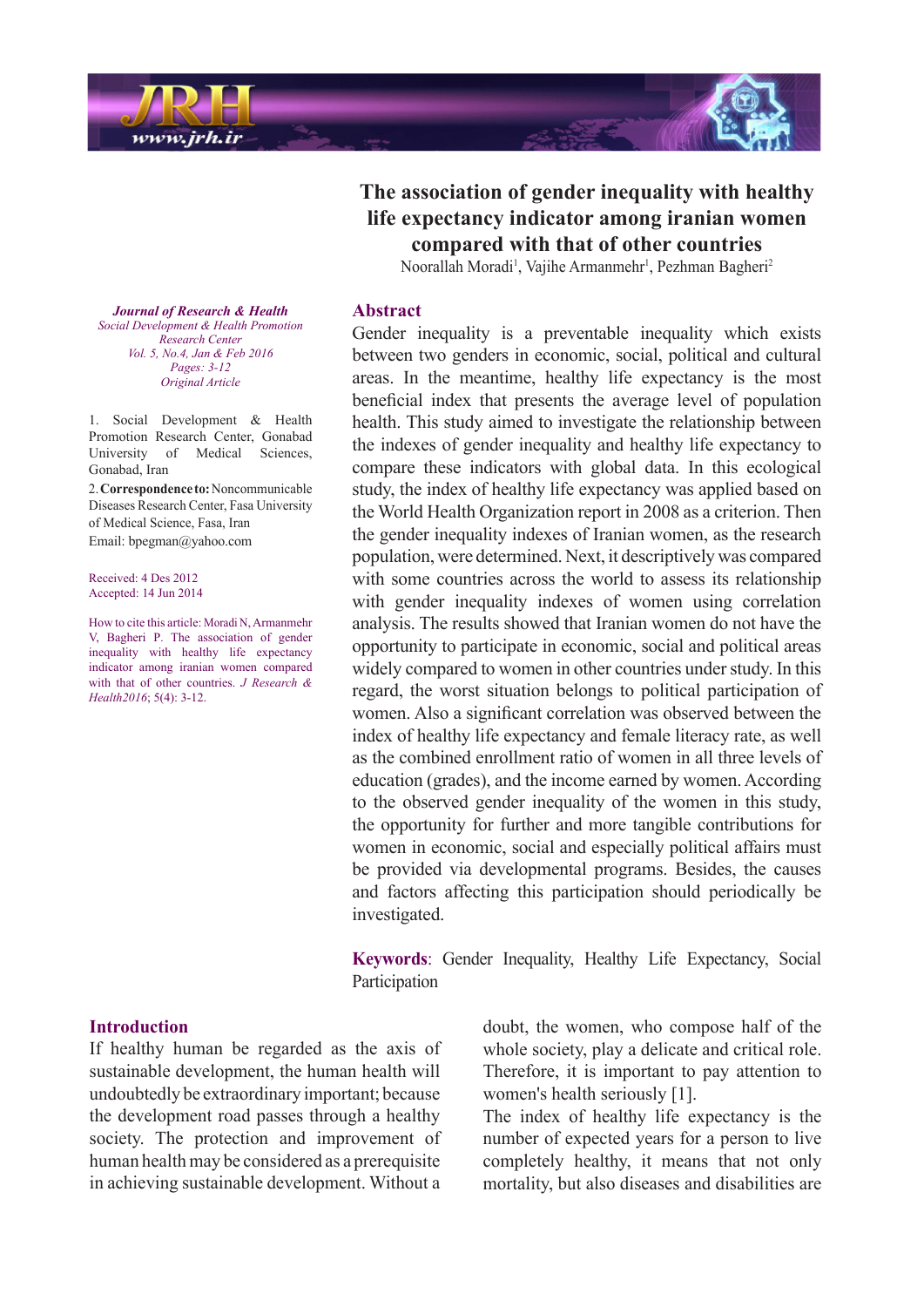included in this index. In other words, healthy life expectancy or health-adjusted life expectancy  $(HALE)$ , is a measure for population health which summarizes the fatal and nonfatal consequences of diseases and injuries in a numerical format. It is the most useful single-indicator which shows the average level of population health. Gender equality means that women and men have equal rights and duties, as well as equal opportunities in the society. Gender equality is also about justice and sharing responsibilities, both in the society and family. This goal is achieved when all parts of the community and various groups of both genders be included. If gender inhibits from observing the strengths and weaknesses of individuals, this will lead to discrimination and limited opportunities for them. As women make up almost half of the population, ignoring them would result in the failure of programs, and developments from being sustainable and perfect  $[2]$ .

In the early stages of the development. participation in the labor force is negligible. This share will be increased with the progress of the development. In other words, a U-shaped relationship exists between the economic development and the participation of women in the economic production. In western countries, despite all the opportunities provided for the women, the equality rules do not have the full functionality of discrimination obviation against women. Since gender inequalities which are originally included in the definition of the positions and posts are ignored. In Western countries with gender equality rules, men and women are competing to reach the positions defined by men or for men. However this is not the equality when men based on their own needs could make up the social institutions and then ignore the gender in decision to select the right person for the positions in those institutions. Those positions are such defined to put men in the priority compared with women, even in the competition under the gender-neutral rules [3]. Nowadays, the agenda for international development presented through MDG (Millennium Development Goals) has provided this basic opportunity. It suggests the elimination of social roots of discrimination and inequality as well as the obviation of preventable pain and suffering of human in order to promote health and hygiene policies [4].

Despite the equal access to facilities and employment, as well as the economic, social and political opportunities in the country, men have access to high levels of occupational, prestige, social and economic status more than women, however, in fact most women task do not differ from men. The majority of women social classes are evaluated based on men social position. Some of these are related to cultural, religious and ideological beliefs, as well as men and women biological organisms. Studies generally refer to some variables such as education, income, wealth and status, or other factors that affect inequality  $[3]$ .

Bamdad etal. in a comprehensive study in the field of investigating the factors affecting employment rates of women in 252 cities of the country showed that the improvement of socioeconomic situation of the society is associated with the increase in the rates of female employment. Also, cultural discrimination and especially social differences between men and women are the serious obstacles to increase the women's economic participation. The development factor does necessarily involve the elimination of social and cultural discrimination and barriers [5].

In today's society, women have shown to have great potential and capabilities, and under the right circumstances can effectively participate in the socioeconomic and cultural development. According to World Bank reports, the organizations which work on the improvement of women's economic-social status, especially in rural areas suggest that women's participation in economic fields is the prerequisites for their empowerment and full participation in the development programs  $[6,7]$ .

Based on the 2013 European Commission report about the improvement of equality between women and men in Europe, although there is still a large right gap between women and men in the society, it has been declining in recent years. For example, while western countries have been facing financial crisis in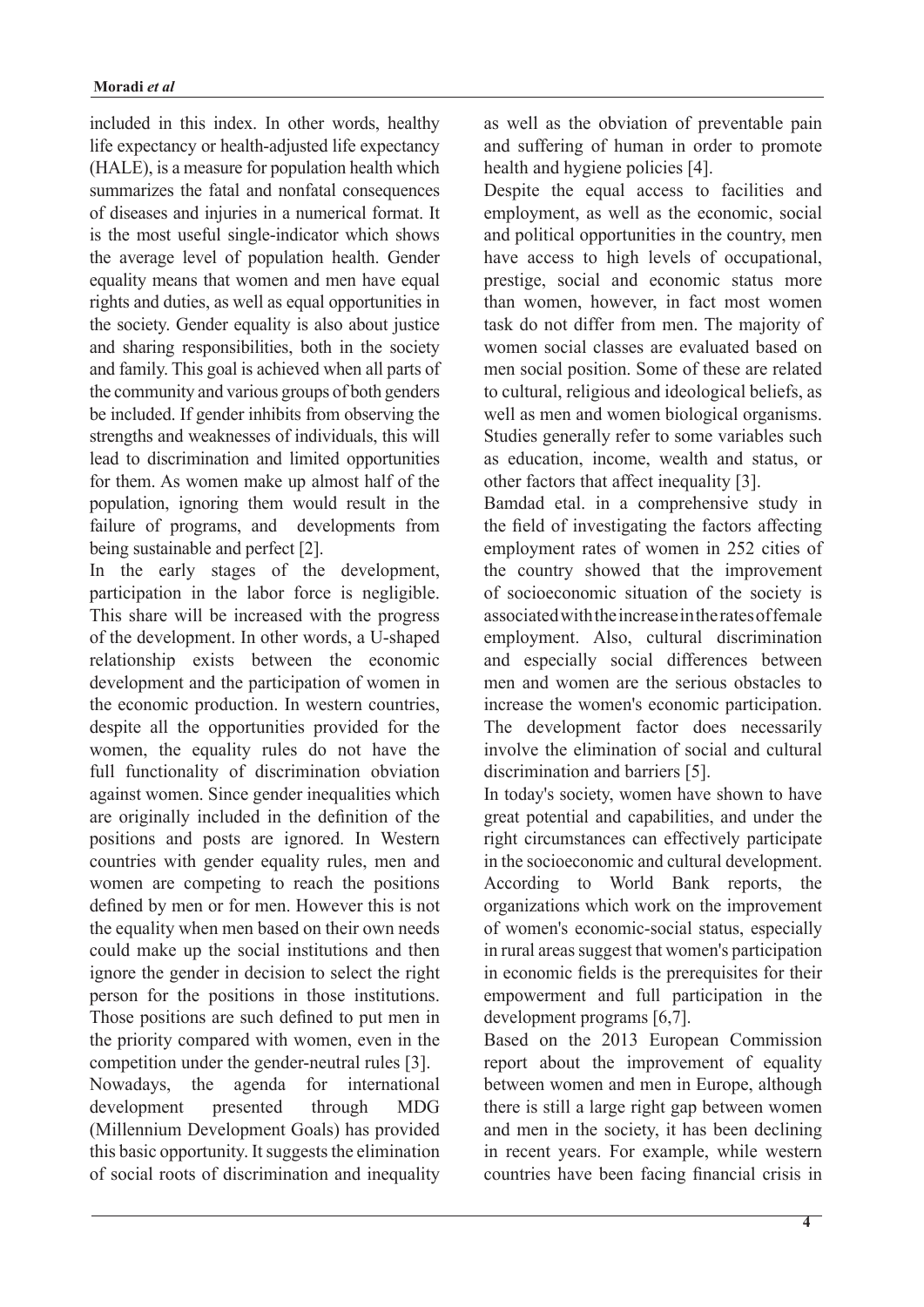recent years, the European employment rate in this particular year has been 63% for women and 75% for men and women have provided a great share in the household costs. Meanwhile, this report suggests that the unpaid working hours a week is 26 for women but only 9 hours for men. This inequality is also reflected in other socioeconomic levels [8].

Foreign studies have shown broad relations between gender inequality and different aspects of health. Rahman noticed that, independent Bangladeshi women who had higher freedom and received income were less under violation [9]. Tobacco consumption control was reported as an agent to reduce inequalities between men and women according to Greave's study in Vancouver [10]. Zhao studied the health inequalities in Australia. He proposed an inverse relationship between socioeconomic status and the risk of developing diseases and mortality, especially among women than men  $[11]$ . Lesia reported a sharp inequality in AIDS care between women and men. In Lesia's study men received care with higher quality compared to women which resulted in higher quality of life for men [12]. Unfortunately, most of these studies did not describe the details of the indexes which affect gender inequality. Besides, the relationship between healthy life expectancy and women socio-economic performance was less investigated.

Hence, in this study we attempted to specify the women's status Iran. We aimed to present a more specific view about some effects of the most important economic, political, and social components on gender inequalities by comparing the indicators of gender inequality between Iranian women and the global data. We investigated this category by determining the relationship between gender inequalities and healthy life expectancy.

# **Method**

This was an ecological study that compared the indicators of gender inequality of Iran with other countries based on 2008 World Health Organization report for all countries. It also investigated the relationship between gender inequality and healthy life expectancy. The statistical population of this study included all the countries across the world. The independent and dependent variables were gender inequality and healthy life expectancy, respectively. In the field of gender inequality, the economic, social and political components are used to determine this index and compare it between groups. Each of these components consists of several standard sub-groups  $[13-15]$ which are considered as the indicators of each .component

The definitions of the gender inequality indicators in the World Health Organization report were as follows  $[16]$ :

Adult literacy rate: The percentage of women at the age of 15 years and more who can understand read and write a short and simple sentence about their lives.

Combined gross enrollment ratio of women in three degrees: The number of women enrolled in an educational level, whether belonging to that group or not, which is expressed as a percentage of the population in that group.

The economic activity rate of women: It is calculated for the people older than 15 years as the percentage of the working population of women

Women in state positions at ministerial level: It is calculated based on the definition of each state for the executive management at the national level. It might include the percentage of women who are minister or deputy minister or have other ministerial posts.

Position achieved by women in the National Assembly: A percentage of whole or the percentage of parliamentary seats allocated to women. First, the population of both genders is calculated, and then, the percentage of the women attendance is measured.

Women's estimated earned income The income is estimated according to the purchasing power parity of women in different countries based on the US dollar. This amount is published on human development reports and is calculated in two ways: One in the form of the "percentage of women's earnings to men" and another as the "earned income of women"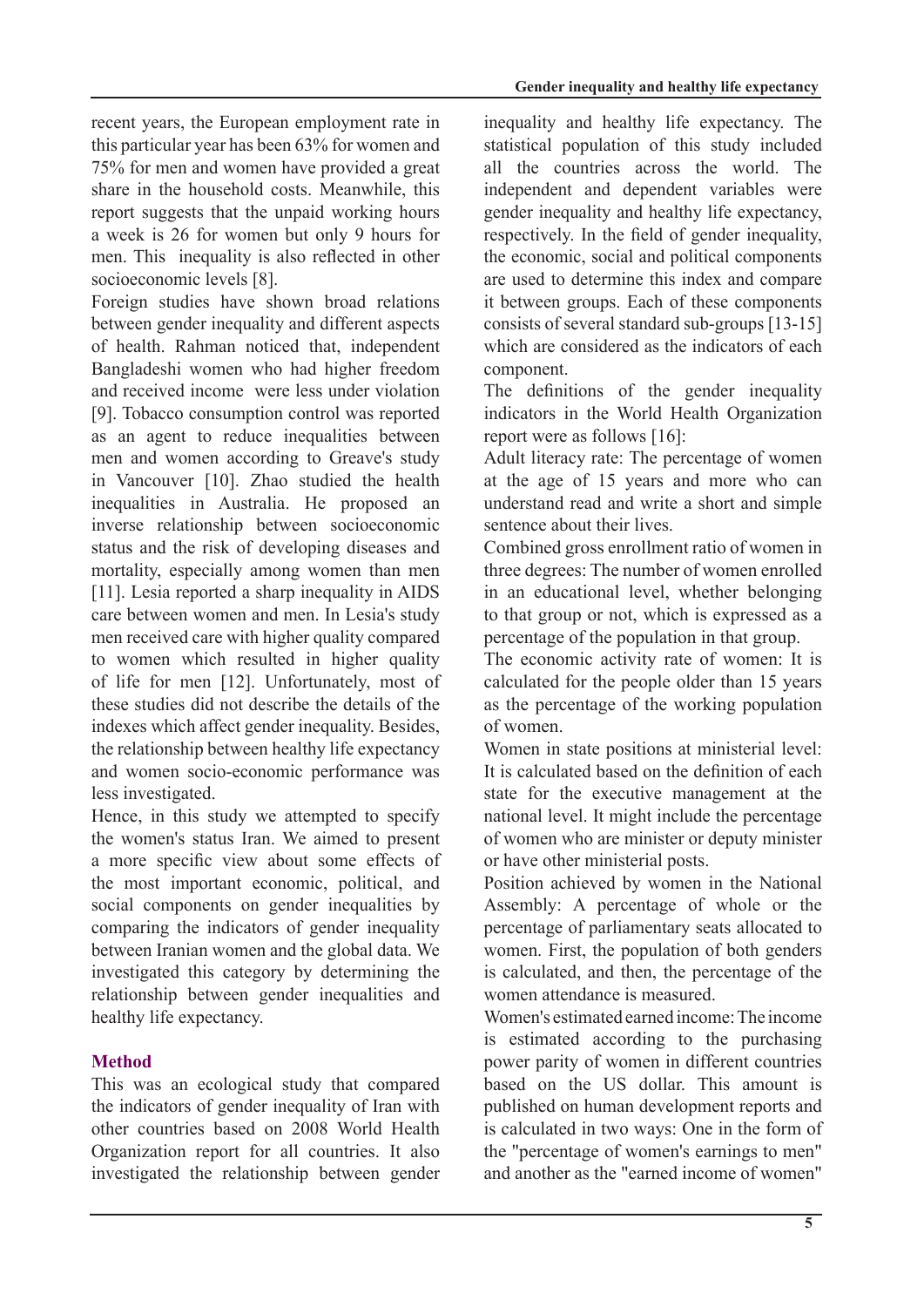which estimates the purchasing power parity of women in different countries based on the US \$. To achieve the study purposes, we referred to the World Health Organization and United Nations sites to review their annual report  $(2008)$  and prepare the required statistical data. In this step, countries with higher comparability for healthy life expectancy of women were selected. In other words, countries with very high or very low levels (outlier) of the indicators were excluded from the study. In fact, the selected countries had about half a standard deviation distance from mean. It means that they were half a standard deviation higher or lower than the average of women's healthy life expectancy. Next, we included the countries with the available statistics required for our desired indexes. The data of some outlier countries such as Iraq and Afghanistan were excluded. Then, the related data like female adult literacy rate, gross enrollment rate of women in three degrees (elementary, intermediate, and high school), women's estimated earned income, positions achieved by women in parliament, women's economic activity rate and women's attendance in state positions along with healthy life expectancy was extracted for each country, as well as for Iran

The mentioned markers of Iran were then descriptively analyzed and compared with the selected countries. In the final stage, the correlation of female adult literacy, gross enrollment rate of women in three degrees, and income earned by women with healthy life expectancy was investigated in a simple analysis format. After assessing the normality and verifying data by Kolmogorov-Smirnov test. Pearson correlation coefficient was used to depict the correlation between these two variables. It is noteworthy to state that the SPSS statistical software version 16 was used to perform all the statistical operations.

# **Results**

1. Literacy: The comparison of women's literacy indicator in selected countries showed that this index has the highest level  $(100\%)$  in the leading industrialized countries, including Sweden, the UK, Japan, South Korea and other countries in this category. While according to the United Nations Human Development Report this amount was  $76.8\%$  for our country in  $2008$  $(Table 1)$ . The situation of Iran compared to the. selected countries of the region was only better than Pakistan and Saudi Arabia. However its situation was worse than Lebanon, the UAE, Bahrain and Turkey. Lebanon, for example, has surpassed us for about 20%. With this interpretation, approximately 25% of Iranian women older than 15 are illiterate.

2. Combined gross enrollment ratio of women in three degrees: Next marker was the combined gross enrollment ratio of women in three degrees. The rate of this indicator for Iran was 73% which stands after the countries like Bahrain, Lebanon and Saudi Arabia. The lowest rate among regional countries belongs to Pakistan with 34%. Also among the all countries around the world. Norway and Sweden have achieved the highest level (Table 2).

3. Position achieved by women in the parliament: In this ratio the highest share belonged to Sweden, Norway and Argentina. Interestingly, this index for communist country of Cuba was much better than some leading countries such as the UK. US and France. This rate was 36% for Cuba, which is almost twice as those of the mentioned countries. Among regional countries with general poor condition, this rate for the United Arab Emirates and Pakistan were  $22.5\%$  and  $20.4\%$ , respectively, which are even higher than the United States, Britain and France. In Iran this amount was equal to  $4.1\%$  which is located in the same row as Turkey and Egypt (Table 1).

4. Economic activity rate: The highest level of this indicator is still belongs to the Scandinavian countries such as Sweden and Norway, Britain and America are in the second place. In this regard Iran  $(52\%)$  is on the highest position in the region. However, the lowest level of the region belonged to Saudi Arabia  $(22%)$  (Table 2).

5. Income earned by women: The ratio of income percentage of Iranian women compared to men was  $39%$  which is the highest in the region. Turkey and Syria were in the next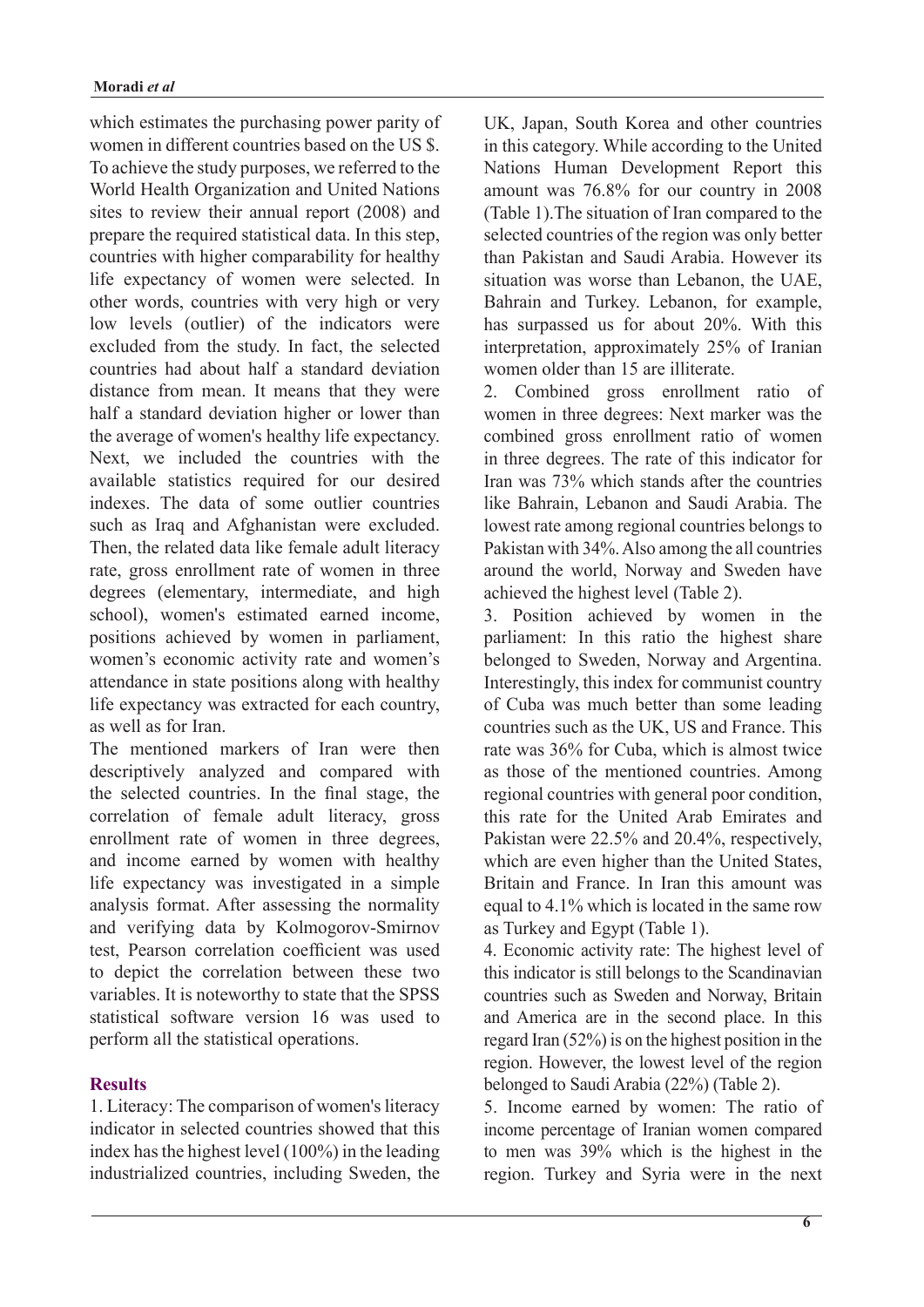position. In this regard, Malaysia  $(36\%)$  was lower than Iran. The Scandinavian countries had the highest rate in the whole world. In terms of monthly income, Bahrain (\$US 10.063) was in first place compared to the countries in the region. The UAE and Iran with  $(SUS 4.475)$ were ranked second and third, respectively. Besides. The highest rate in the whole world belonged to Sweden (\$US 30) (Table 1).

6. Women in state positions at ministerial level: Like previous indexes, the highest rate of this indicator was belonged to Sweden and Norway. This rate for Sweden  $(52.2%)$  was the highest among the selected countries. For all countries

in the region this rate was less than  $10\%$ . In this regard, Iran  $(6.7\%)$  held the average position (Table 2).

The normality test of Kolmogorov-Smirnov showed that all the markers had a normal distribution ( $p > 0.05$ ). According to Table 3 the correlation between three markers of female adult literacy, combined enrollment ratio of women in three degrees, and the income earned by women with women's healthy life expectancy was significant  $(p<0.05)$ . The correlation between two markers of female adult literacy and income earned by women with healthy life expectancy were  $0.671$  and

|               | Position achieved by                     |                        | <b>Female adult literacy</b><br>rate % |  |  |
|---------------|------------------------------------------|------------------------|----------------------------------------|--|--|
| Country       | women in the parliament<br>$\frac{0}{0}$ | Income earned by women |                                        |  |  |
| Sweden        | 47.3                                     | 0.81                   | 100                                    |  |  |
| Norway        | 37.9                                     | 0.71                   | 100                                    |  |  |
| The UK        | 19.3                                     | 0.66                   | 100                                    |  |  |
| The US        | 16.3                                     | 0.63                   | 100                                    |  |  |
| France        | 13.9                                     | 0.64                   | 100                                    |  |  |
| Japan         | 11.1                                     | 0.45                   | 100                                    |  |  |
| Argentina     | 36.8                                     | 0.54                   | 97.2                                   |  |  |
| South Korea   | 13.6                                     | 0.40                   | 100                                    |  |  |
| Cuba          | 36.0                                     | 0.45                   | 99.8                                   |  |  |
| Russia        | 8.0                                      | 0.62                   | 99.2                                   |  |  |
| Malaysia      | 13.1                                     | 0.36                   | 85.4                                   |  |  |
| Bahrain       | 13.8                                     | 0.35                   | 83.6                                   |  |  |
| The UAE       | 22.5                                     | 0.25                   | 87.8                                   |  |  |
| Iran          | 4.1                                      | 0.39                   | 76.8                                   |  |  |
| India         | 9.0                                      | 0.31                   | 47.8                                   |  |  |
| Pakistan      | 20.4                                     | 0.29                   | 35.4                                   |  |  |
| Egypt         | 3.8                                      | 0.23                   | 59.4                                   |  |  |
| Turkey        | 4.4                                      | 0.35                   | 79.6                                   |  |  |
| Indonesia     | 11.3                                     | 0.46                   | 86.8                                   |  |  |
| Lebanon       | 4.7                                      | 0.31                   | 93.6                                   |  |  |
| Saudi Arabia  | 0.0                                      | 0.16                   | 76.3                                   |  |  |
| Syria         | 12.0                                     | 0.34                   | 73.6                                   |  |  |
| <b>Brazil</b> | 9.3                                      | 0.58                   | 88.8                                   |  |  |

**Table 1** The status of three gender inequality markers (from the UN Human Development Report, 2008)

 $0.600$ , respectively, which were significant in the probability level of  $p \le 0.001$ .

# **Discussion**

The study of gender inequality indexes showed that Iranian women, as well as other countries in the region had less participation in the economic, political and social fields compared to the women in the developed countries. In this regard, the worst situations belonged to the political participation of women. Besides, a significant correlation was observed among the

indexes of healthy life expectancy and female literacy, combined enrollment ratio of women in three degrees, as well as the income earned by women.

Studies on both developing and developed countries showed that when mothers had more control over household resources, they would naturally devote a greater stake towards the nutrition, health and education of their children  $[17]$ . This highlights the importance of the literacy element as a factor for effective control and greater participation of women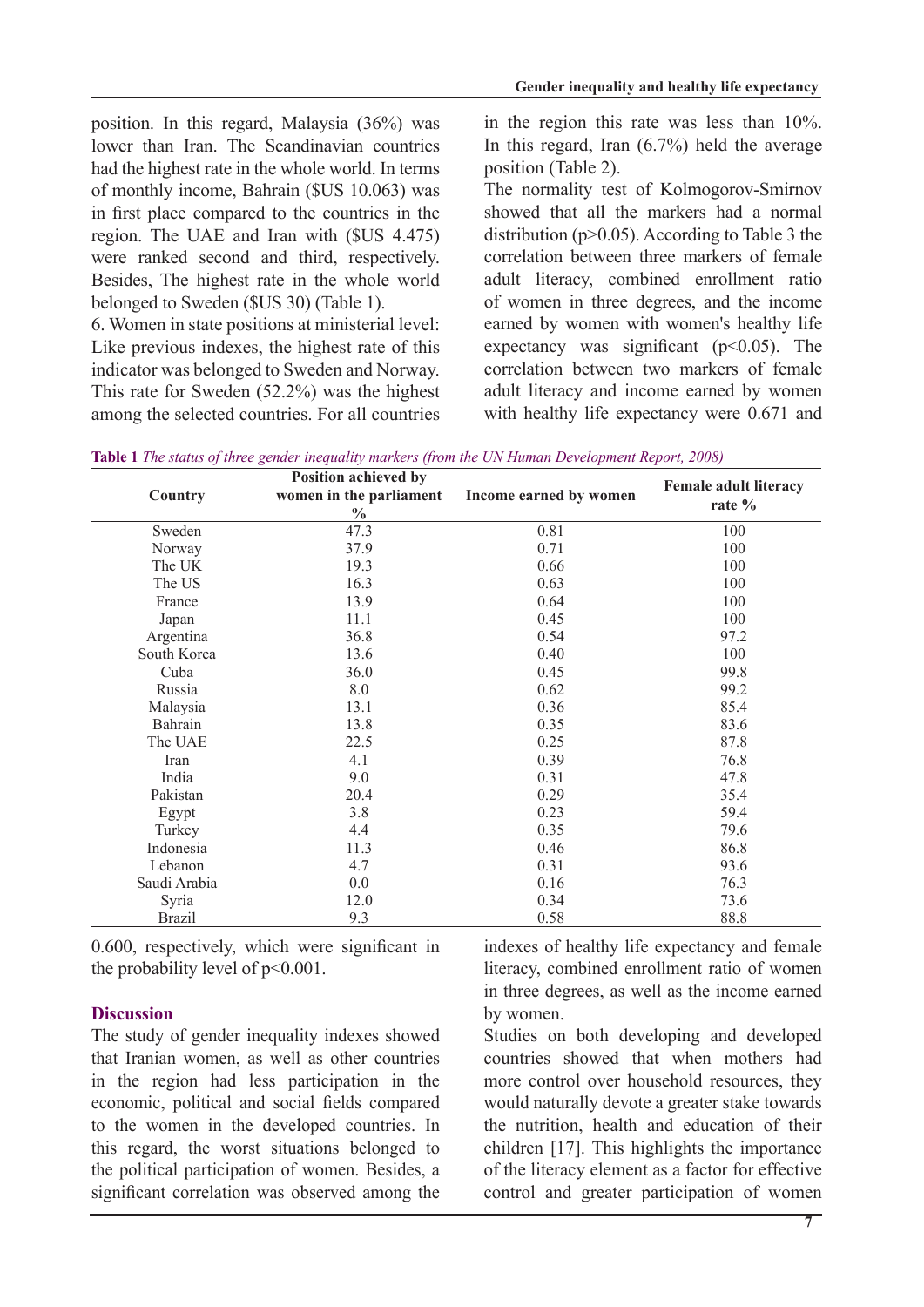| Country       | <b>Combined gross enrolment</b><br>ratio of women in three<br>degrees % | <b>Economic activity rate of</b><br>women $\%$ | Women in state positions<br>at ministerial level %<br>52.4 |  |  |
|---------------|-------------------------------------------------------------------------|------------------------------------------------|------------------------------------------------------------|--|--|
| Sweden        | 100                                                                     | 87                                             |                                                            |  |  |
| Norway        | 103                                                                     | 87                                             | 44.4                                                       |  |  |
| The UK        | 96                                                                      | 80                                             | 28.6                                                       |  |  |
| The US        | 98                                                                      | 82                                             | 14.3                                                       |  |  |
| France        | 99                                                                      | 79                                             | 17.6                                                       |  |  |
| Japan         | 85                                                                      | 66                                             | 12.5                                                       |  |  |
| Argentina     | 94                                                                      | 70                                             | 8.3                                                        |  |  |
| South Korea   | 89                                                                      | 68                                             | 5.6                                                        |  |  |
| Cuba          | 92                                                                      | 59                                             | 16.2                                                       |  |  |
| Russia        | 93                                                                      | 80                                             | 0.0                                                        |  |  |
| Malaysia      | 67                                                                      | 57                                             | 9.1                                                        |  |  |
| Bahrain       | 90                                                                      | 33                                             | 8.7                                                        |  |  |
| The UAE       | 68                                                                      | 42                                             | 5.6                                                        |  |  |
| Iran          | 73                                                                      | 52                                             | 6.7                                                        |  |  |
| India         | 60                                                                      | 42                                             | 3.4                                                        |  |  |
| Pakistan      | 34                                                                      | 39                                             | 5.6                                                        |  |  |
| Egypt         | $\qquad \qquad \blacksquare$                                            | 27                                             | 5.9                                                        |  |  |
| Turkey        | 64                                                                      | 36                                             | 4.3                                                        |  |  |
| Indonesia     | 67                                                                      | 60                                             | 10.8                                                       |  |  |
| Lebanon       | 86                                                                      | 41                                             | 6.9                                                        |  |  |
| Saudi Arabia  | 76                                                                      | 22                                             | 0.0                                                        |  |  |
| Syria         | 63                                                                      | 44                                             | 6.3                                                        |  |  |
| <b>Brazil</b> | 89                                                                      | 71                                             | 11.4                                                       |  |  |

# **Moradi** et al

| Table 2 Gender inequality status in three respected indicators (from the UN Human Development Report, 2008) |  |  |  |  |
|-------------------------------------------------------------------------------------------------------------|--|--|--|--|
|-------------------------------------------------------------------------------------------------------------|--|--|--|--|

**Table 3** Correlation between dependent and independent variables

|                                                              | $C.C^*$                            | $p-$<br>value | $C.C^*$                        | p-<br>value | $C.C^*$       | $p-$<br>value | $C.C^*$                   | $P^-$<br>value | $C.C^*$                                | value | $C.C^*$                   | p-<br>value |
|--------------------------------------------------------------|------------------------------------|---------------|--------------------------------|-------------|---------------|---------------|---------------------------|----------------|----------------------------------------|-------|---------------------------|-------------|
| <b>Healthy life</b><br>expectancy<br>(Dependent<br>variable) | 0.671                              | 0.001         | 0.475                          | 0.006       | 0.600         | 0.001         | 0.131                     | 0.176          | 0.340                                  | 0.122 | 0.153                     | 0.103       |
| Independent<br>variable<br>$\frac{d}{dx}$ and $\frac{d}{dx}$ | Female adult<br>literacy<br>$\sim$ |               | Combined<br>enrolment<br>ratio |             | Earned income |               | Presence in<br>parliament |                | Presence in<br>ministerial<br>position |       | Economic<br>activity rate |             |

 $*$ Correlation coefficient

in household resources for better health which leads to higher expectancy of healthy life.

In other words the greater participation of women in providing household resources and better perception on nutrition and health for children could partly improve the index of healthy life expectancy. Besides, a relationship was observed between the literacy and healthy life expectancy in the present study. Since it was specified that the participation of women in our country was poor, neglecting the women's participation in the community would indirectly affect other people's healthy life expectancy. In this regard, based on the findings of this study about the relationship between literacy and healthy life expectancy, women with higher

education would have more effective presence and durable effect on the process of healthy life expectancy index. The opportunity of literacy in modern women, a major part of the educated population in today's society, helps potentially provide more highlighted presence for women in the social positions. It consequently leads to a healthier life expectancy for other people and draws the planners' attention towards the literacy as a stimulus

Hashemi studied on the rates of low participation and high unemployment, as well as the literacy and high education level of women to investigate the reasons behind this issues and the strategies for increasing the rate of women's employment and participation.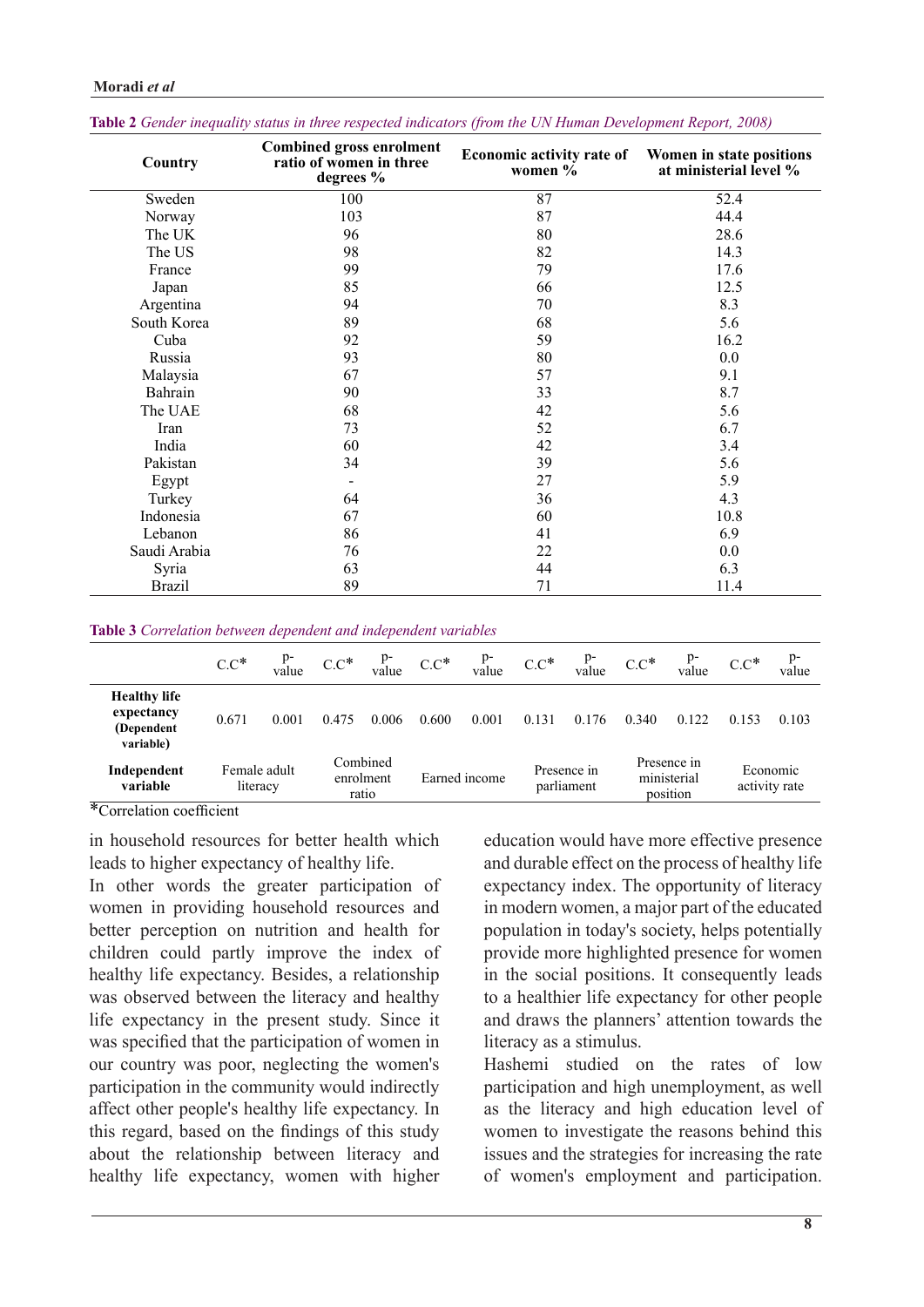According to his study, "economic participation rate of women in Iran was similar to undeveloped countries. While the level of education and literacy was comparable with the developed ones." Also, the reason for this inconsistency has been cited as the employment inefficiency of informal sector for educated women. The results of Hamshemi's research were consistent with our general findings about the low rate of women participation.. Perhaps much of the differences between the education variable of Iranian women and women in other countries are due to the type of the cultural orientation toward the women's responsibilities in political and economic participation in society  $[18]$ .

"The Global Gender Gap Report 2012" states that the gender gap presents in the two form of inter and intra regions in the world. According to this report, most countries have been able to have very slow and slight progress in reducing the gender gaps. Although the majority of developed countries have been able to promote the economic improvement and progress score of women, but in fact, very little progress has actually achieved in promoting women's political capabilities [19]. These are entirely consistent with the results of the current study, since among the elements of gender inequality index, the worst situation for both Iranian women and women in some countries in the region, belonged to the political participation. The evaluation of gender gap indexes in this study showed that there was a significant positive relationship between nation's gender equality and national racing.

According to Nassiri et al  $[3]$  in a citation to the declaration of Fourth World Conference on Women (Beijing, 1995), the advancement and participation of women is the major issue of sustainable development. This issue has been expressed in the Cairo Conference on Population and Development as the slogan of "providing greater opportunities for the empowerment of women through access to education, power, economy, technique learning, and employment", as well as the key to reach this strategy. In Copenhagen Declaration of the UN board summit in 1995 on World Development, full employment, equality between men and women and their role in economic, political, educational and health care issues are proposed as the strategies for this sustainable development, goal perception of the women presence in public positions, and the preparation of their greater participation in the society.

Therefore, the empowerment of women in the areas of education, employment and income would be equal to the effective use of human capacities and blessings [19].

According to "The Global Gender Gap Report 2012", American the political participation and empowerment of women has been very poor in 2012. This was mainly due to the reduction of women presence in ministerial positions. In terms of political participation among all countries, Sweden had the highest utilization  $(44.7\%)$  for women in its political arena  $[19]$ . However this report noted that political participation of women in Asian countries has been relatively high, but the rate of their health and survival has been lower. It seems, however, this unfavorable percent has been the result of biased sex ratio at birth. Unfortunately, the report does not provide contain information on the Asian countries, but, based on the results of the current study and to complete this report it should be said that probably the political participation of women in our country has been really lower than other countries in the region. Furthermore, the overall political, economic, and social participation of women in our country and some countries in the region is lower than developed countries.

Another report by Gompertz in 2012 showed that the birth rate of boys in some countries is much higher than girls which leads to change in sex ratio at birth in favor of boys. However, as time passes, the number of men decreases while that of women increases It seems that the nature selection for handling more males at birth, in order to compensate higher number of deaths in older men due to their greater risk than women, may partly explain this paradox. Perhaps, higher rate of older men at death in our country and other countries of the region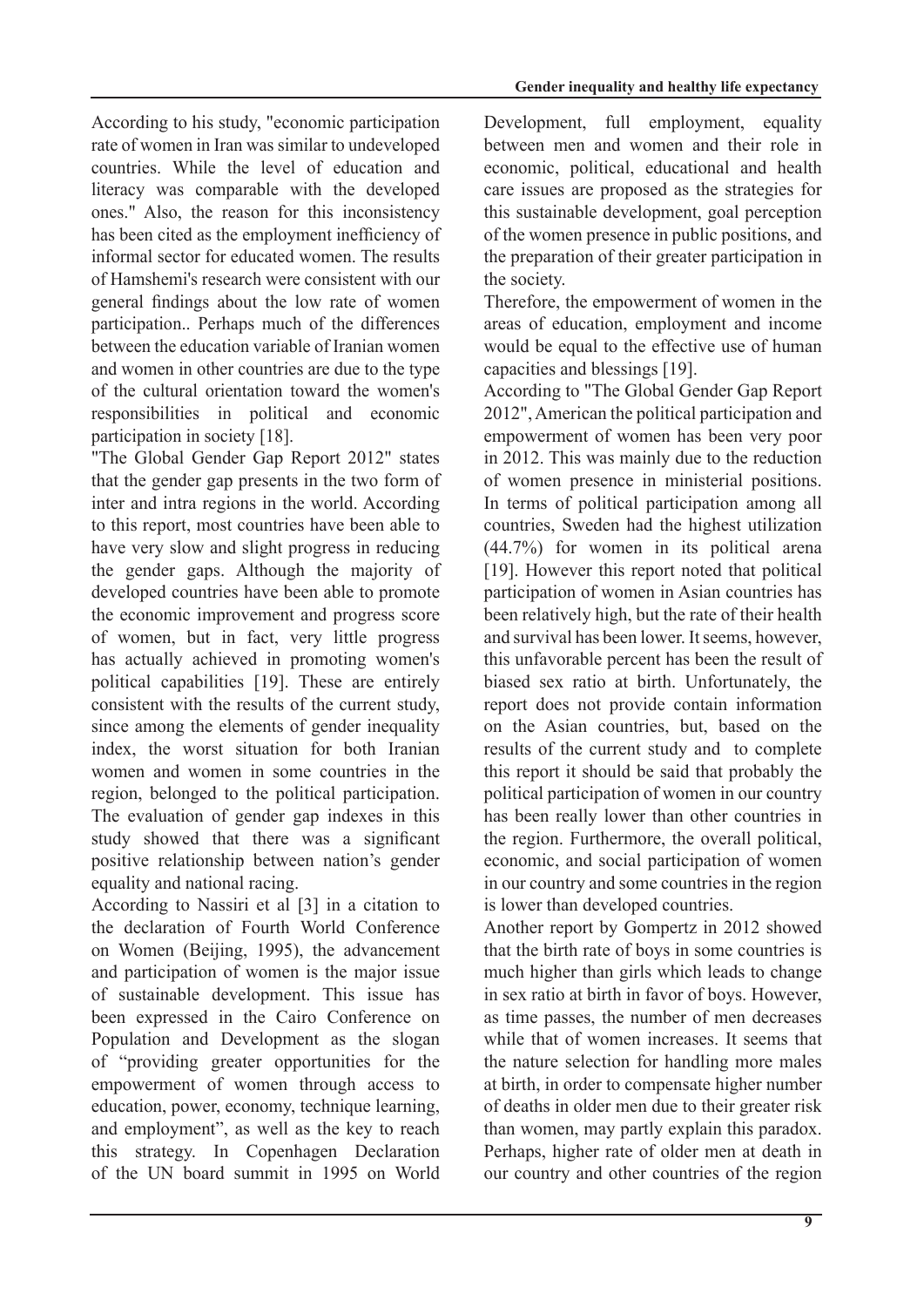might disturb the gender balance and lead to a kind of adulthood gender inequality which presents a false inequality [20].

Medalia and Chang in a study entitled "Gender equality, development and gender gap in life expectancy" showed that the effect of gender equality on social and economic development was conditional. It seems that in developing countries compared to developed countries, life expectancy for men and women proceeds divergently; since gender equality in these countries has more stronger positive effects on women's life expectancy than men's. Meanwhile, the convergence between two genders in terms of life expectancy in developed countries is due to higher net profit of gender equality for men's death in proportion to women's life expectancy  $[21-23]$ .

The percentage of women presence in parliament and ministerial positions was low in the regional countries and Iran. This rate was  $20.4\%$  for Pakistan that has surpassed democratic countries like France, Britain and the United States. Iran did not have a good position in female literacy among other countries.

Iran's position in terms of women economic activity was better than other countries of the region. This superiority might be due to the fact that other countries in the region were in the lower position. However, there is generally a long distance between our country and developed countries. The position of Iran and other countries of the region were not favorable in terms of the income earned by women and even there was a significant difference in compare with more developed Muslim countries such as Indonesia and Malaysia. The reason for precedence of Malaysia and Indonesia may be the simultaneous start of the development process and well exploitation of women's participation. In a quotation from Anderson, Azerbaijani proposes that the reason of low labor force participation would be women's missing wage which is due to the discrimination which forces women to stay at home  $[24]$ .

Klawsen assessed the extent of the reductionappeared in growth and economic development by gender inequality in education and employment. He concluded that gender inequality reduction through changing the characteristics and controlling the endogenous and potential variables would be effective in the economic growth  $[25]$ . The results of this study are consistent with our general findings.

Dehnavi and Moavedfar investigated the sense of gender inequality in female students through a survey. In their survey, the sense of economic inequality was defined as the belief that women do not enjoy the same level of income as men and their work conditions outside the home is not favorable for them. According to the findings of that study, only  $5%$  of respondents had low feelings of economic inequality and 93.6% had experienced a high feeling of inequality  $[26]$ .

Fasaei and Kalhor studied on the size of gender gap and its realization decrease rate in the Third Development Plan. They suggested that over the time (from the first to forth plan) planners have paid more attention on the issues of gender and women [27]. The results of this study could be useful to make greater sensitivity in this area.

The correlation between other hypothesis and healthy life expectancy was not confirmed in this study. To explain this problem, we may point out that since the dependent variable was healthy life expectancy, we could not generally report a significant direct relationship between political participation and healthy life expectancy. However it is obvious that women's political participation has a crucial role in reducing gender inequality in various economic and social fields. Of course study results or simply rejection of recent hypothesis (to undermine the important role of women's political participation in the promotion of social development) was not proportional. Differences between cultural, social, economic, and political essence of Iran and some countries would reduce the comparability of their cultural, social, political and economic data. That seems to be regarded as the main limitation of this study. It should be accordingly noted that the study findings should be carefully extended and generalized. The findings of this study might be used in health macro planning to apply their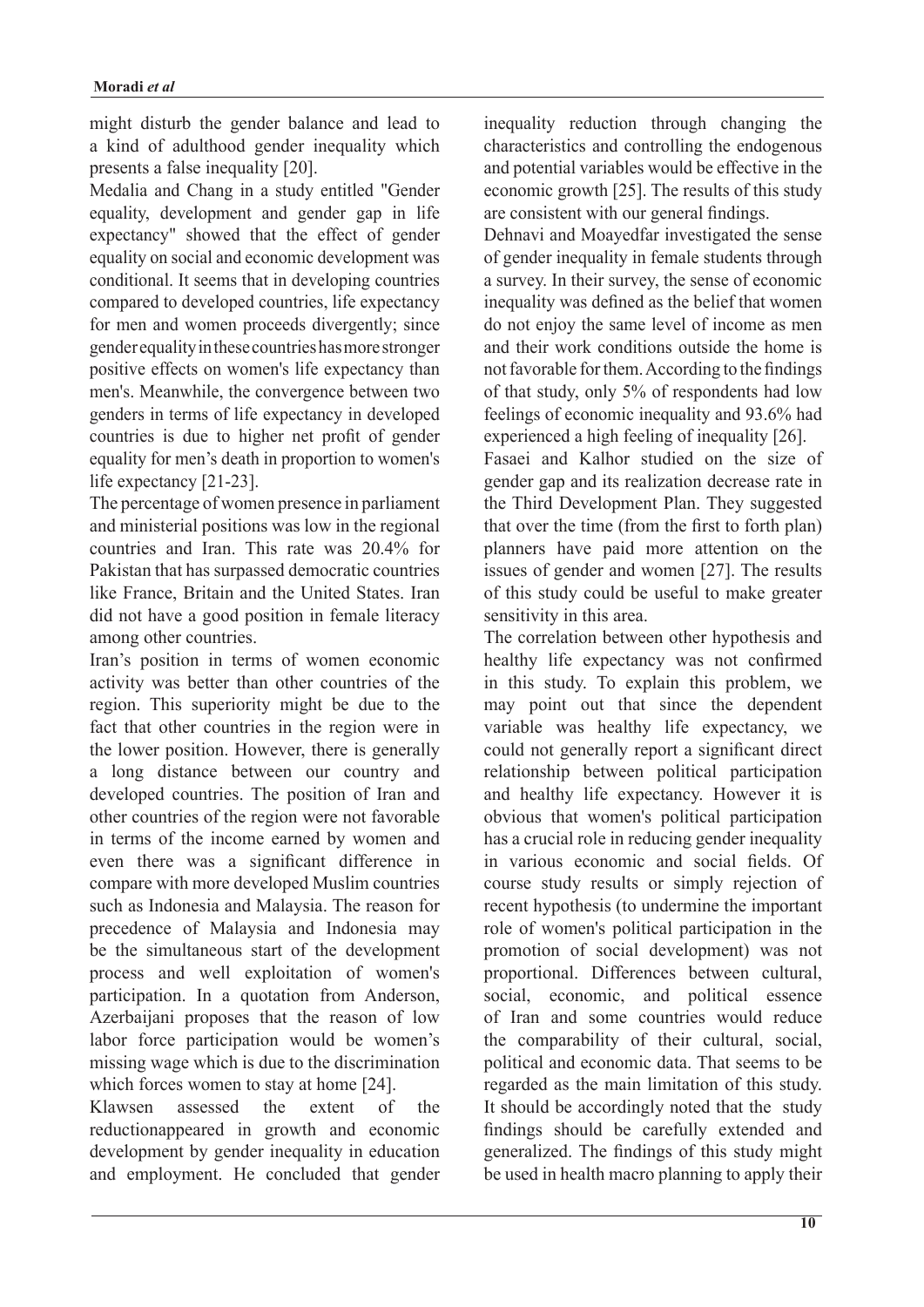neglected potential in development and realize gender equality and the pathology of women's development status by comparing their data with other countries in the world.

### **Conclusion**

The participation of both Iranian women and those of women's in other regional countries in economic, political, and social fields was generally less than developed countries. International experiences indicate that the promotion and development of gender equality have been crucial to the developmental achievements; so they should enhance living standards and human rights for all individuals. To achieve this, it is necessary to make structural reforms in order to increase women's participation in political and social life. Undoubtedly, supporting and strengthening the role of women in society will lead to health improvement, increase in the level of education and literacy, general improvement of economic growth and of course equitable distribution of resources  $[6]$ . Therefore it is suitable to mark the position of women in developmental planning more specifically for highlighting their presence in economic, social, and especially political fields. In this context, the effective causes and factors and their consequences should be continuously investigated pathologically.

### **Acknowlendgment**

This research is part of a MSc thesis of Noorallah moradi, which was supported by university of social welfare and rehabilitation sciences. We hereby thank Research Deputy of this university.

#### **Contributions**

Study design: NM, PB, VA Data collection and analysis: NM, PB Manuscript preparation: NM, PB

### **Conflict of interest**

"The authors declare that they have no competing" interests "

## **Refrenses**

1-Park JE. Parks textbook of preventive and social

medicine. 18nd ed. India: Banarsidas Bhanot Publishers; 2005.

2- WHO. World health report 2000: Health systems: Improving performance. Geneva: World health organization; 2000. Available. at URL: http://www. who.int/whr/2000/en/whr00 en.pdf. Accessed 11 April 2001.

3- Nasiri V, Najm S. Gender equality. Young attorney blogfa. 2012. [1 screen]. Available. at URL: http:// youngattorney.blogfa.com/post/22/.

4- Ervin A, Eskali E. The Social Determinants of Health. K. Translated by Mohammad Hossein Niknam. 1 th ed. Tehran: Vefagh pablication; 2005.

5- Bamdad Sh. Factors affecting the level of female employment in the city 252 of Iran. Conference on third Iranian development plan. Plan and Budget Organization, Tehran. 1996. p: 223-35.

6- Rostami F. Rural women and microcredit fund. Journal of Women and Development 2009; 2: 48.

7- Vahidi H. History of economic thought from the beginning to the end of socialism. 2th ed. Tehran: Sanaei publication: 2002.

8- European Commission (Euro found). Women, men and working conditions in Europe. Database on women and men in decision-making. October 2013. Available. at URL: http://ec.europa.eu/justice/gender-quality/files/ swd 2014 142 en.pdf.

9- Rahman M, Nakamura K, Seino K, Kizuki M. Does gender inequity increase the risk of intimate partner violence among women? Evidence from a national Bangladeshi sample. *Plos One* 2013; 8(12): 82423.

10- Greaves L. Can tobacco control be transformative? Reducing gender inequity and tobacco use among  $\setminus$ *vulnerable populations. Int J Environ Res Public* Health 2014; 11: 792-803. Available. at URL: http:// www.mdpi.com/1660-4601/11/1/792.

11- Zhao Y, You J, Wright J, L Guthridge S, H Lee A. Health inequity in the northern territory, Australia. International Journal for Equity in Health 2013; 12: 79. 12- Lesia N, Miller AC, Rigodon J, Joseph JK, Furin J. Addressing genderinequity in HIV care in rural lesotho: the 'Male Initiative'. *Int health* 2013; 5(1): 72-7.

13- The national women's health resource center. Women healthy vision. National women's health report; 2006. Available. at URL: http://www.healthywomen. org/sites/default/files/NationalWomensHealthReport. April 2006. 0.pdf. Accessed 19 April 2006.

14- WHO. Women and health report: today's evidence, tomorrow's agenda. Geneva: World health organization;